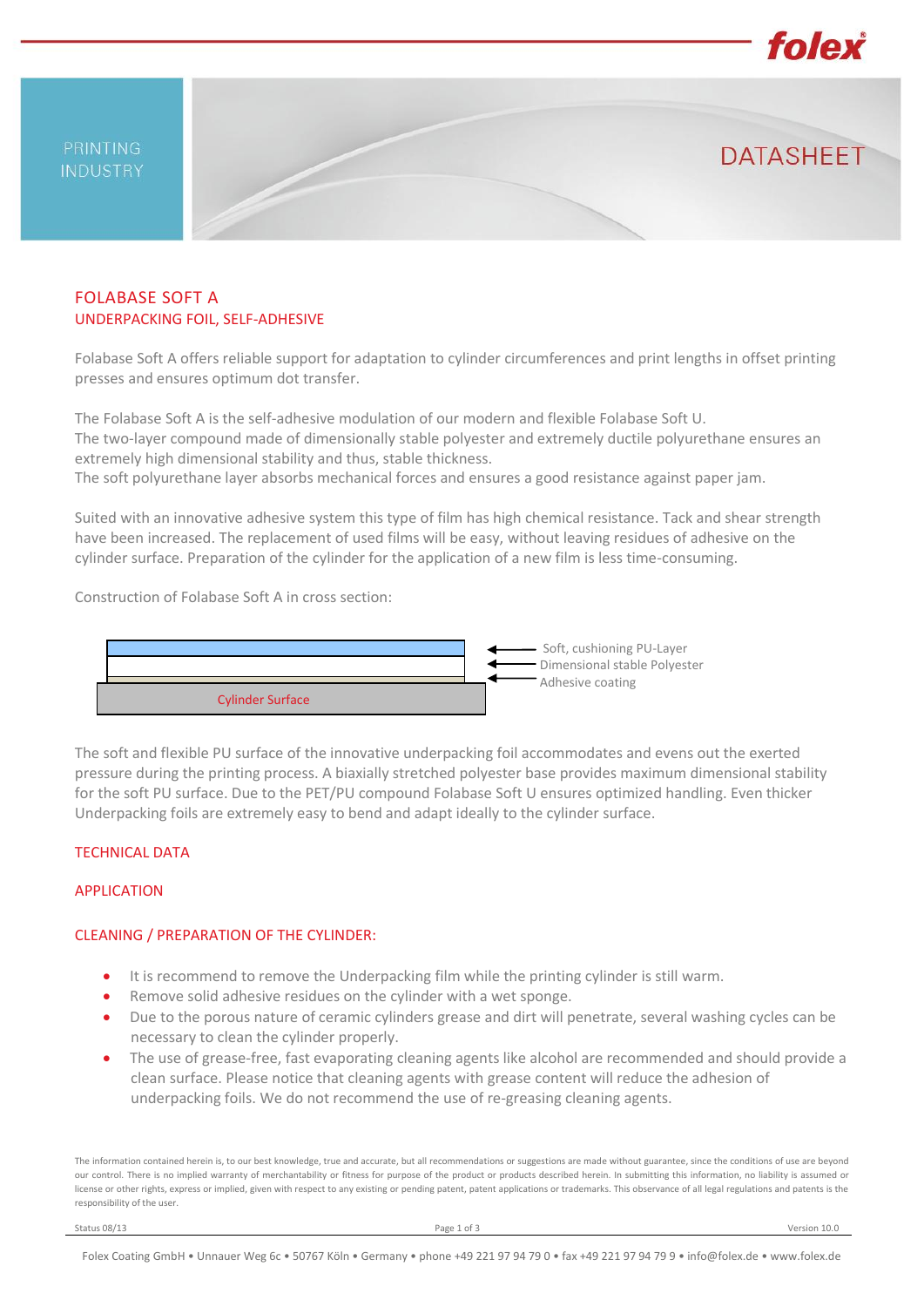

- Cylinders with little dirt, or new cylinders (with grease as corrosive protection) still have to be cleaned and prepared before the application of the new underlay foil with grease free cleaners like alcohol. (Take a look at your press manual for recommended cleaning agents)
- Time taken to prepare the cylinder correctly will mean that the underpacking will adhere to the cylinder to its full potential.

A corroded cylinder surface has a rough surface which allows solvents and liquids to penetrate. The service life of the Underpacking material will be reduced.

| <b>OVERVIEW OF CLEANING AGENTS</b> |  |
|------------------------------------|--|
|                                    |  |

| Name of Cleaner                | Name of Manufacturer      | Address                                                                                                                     |
|--------------------------------|---------------------------|-----------------------------------------------------------------------------------------------------------------------------|
| Böttcherin Blau<br>Roller wash | Felix Böttcher GmbH & Co. | Stolberger Straße 351-353<br>D-50933 Köln<br>Tel.: ++49 221 / 49 07-1<br>Fax: ++49 221 / 49 07-420<br>Web: www.boettcher.de |
| Quick Cleaner 220215           | Vegra GmbH                | Otto-Hahn-Straße 1<br>D-84544 Aschau am Inn<br>Tel.: ++49 86 38 / 96 78-0<br>Fax: ++49 86 38 / 8 31 31<br>Web: www.vegra.de |

#### APPLICATION

Remove approx. 10 cm of the release paper from the foil. Apply the foil at the lead edge of the cylinder in a parallel way and press it down softly. If the Folabase is not mounted correctly it can be removed and repositioned easily due to the low initial bond strength. After that the foil has to be smoothed from the middle to both sides.

The release paper has to be removed gradually when the film will be applied to the cylinder. The removal of the release paper has to be done carefully. Fast removal can create static charge of the underpacking material. This could attract dust and dirt, which could cause partial differences in the thickness.

Please ensure that no air bubbles build up between foil and cylinder. Our special micro groove structure in the surface of the adhesive will help you to remove trapped air and allows to push the bubbles to the sides. After a few rotations of the cylinder they will disappear completely.

#### REMOVAL OF SELF-ADHESIVE UNDERLAY FOIL

Remove the Underpacking film while the printing cylinder is still warm. Pick up one of the top edges and remove the foil slowly diagonally flat to the bottom. Residues of adhesive on the cylinder can be removed with the cleaning agents (which are recommended by the manufacturers of the machine) and a cloth. Solid residues need to be soaked with the cleaner for a short time. After that the adhesive can be removed with a saturated cloth.